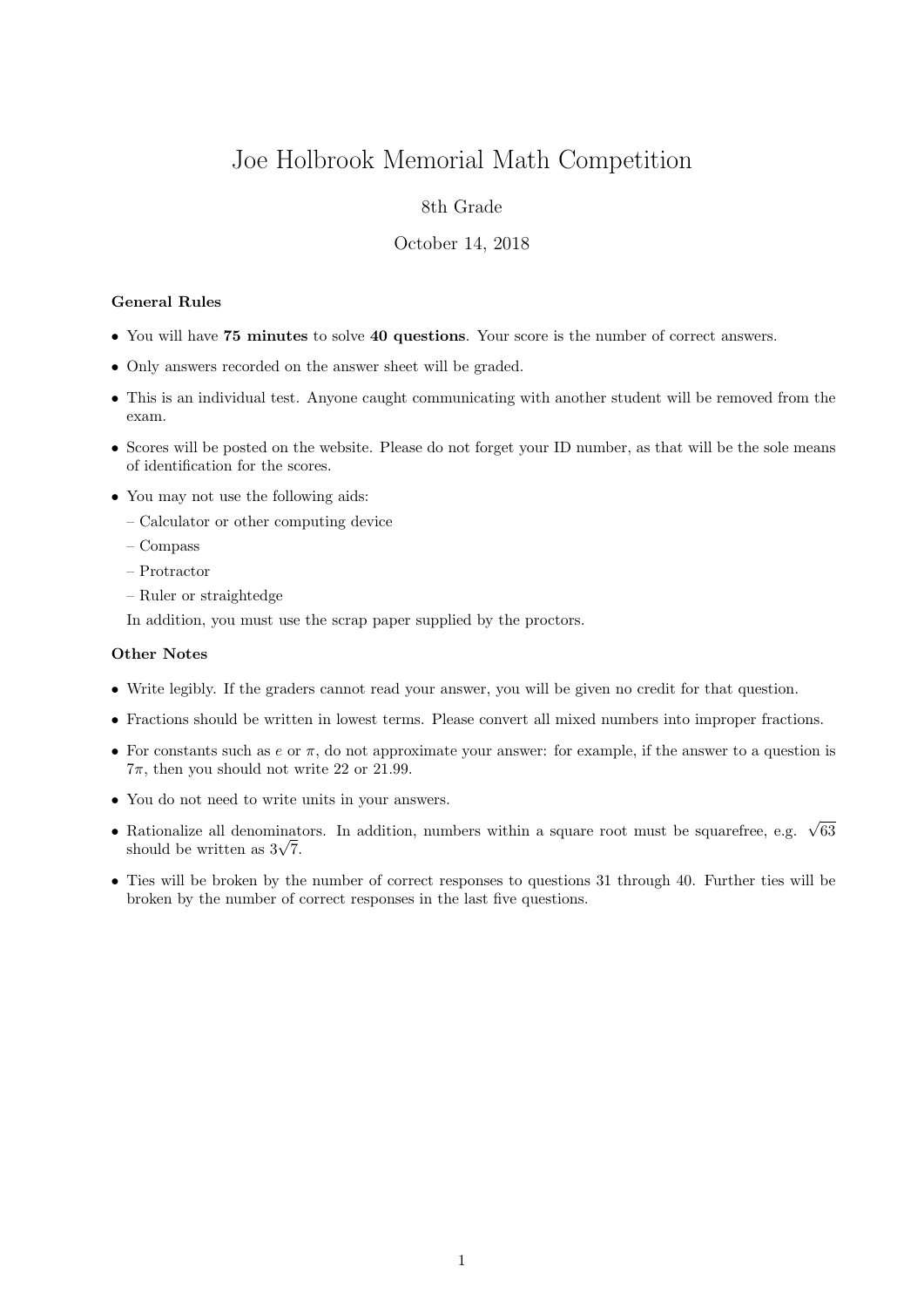- 1. What is the value of  $2 \div (0 + 1) \cdot 8$ ?
- 2. After Shalin got his driver's license, his friends gave him a chocolate cake. First, Shalin ate  $\frac{1}{3}$  of it. Then, Jenn ate  $\frac{2}{5}$  of what remained. What fraction of the cake was left?
- 3. Every day, a student solves three problems more than she did the previous day. On the first day, she solved four problems. How many problems did she solve on the twelfth day?
- 4. To get to school from home, Jason walks 8 meters west then 15 meters south. How many fewer meters would Jason walk if he walked in a straight line from home to school?
- 5. Gregory, a monster, terrorizes children in his free time. Out of the kindness of his heart, however, he refuses to terrorize any children who are two years old or younger. He will terrorize any other child he encounters. One day, he encountered ten children of the following ages: 1, 1, 2, 3, 4, 7, 8, 9, 11, and 12. Determine the median age of the children he terrorizes.
- 6. Jake is told to add 7 to a given number and multiply the result by 4. Instead, he adds 7 multiplied by 4 to the number and gets 41. What answer should he have gotten?
- 7. If  $a * b = 5a + 3b + (b * (a 1))$  and  $1 * 1 = 10$ , then what is  $2 * 2$ ?
- 8. Mrs. Icon tells Reina and Erika that models must "strut, strut, strut, pose", but neither of them can get it right. Reina goes "strut, strut, strut, strut, pose" while Erika goes "strut, strut, strut, strut, strut, pose". In a rehearsal, Mrs. Icon, Reina, and Erika all start their patterns at the same time. If each action takes one beat and the pattern starts again after all three posing, how many beats will it take for all three of them to pose at the same time again?
- 9. Autumn is stuck in traffic because there are cows crossing the road! The cows cross the road one at a time and a different cow crosses immediately after the one in front of it. Adult cows take 2 minutes to cross, but baby cows take 5 minutes. If Autumn had to wait exactly 38 minutes for all the cows to cross and she saw exactly 10 cows while she was waiting, how many baby cows did she see (each cow is either an adult or baby)?
- 10. Alan's calculator only has the operations of multiplying by 2 and adding 1 to the number on the screen. His calculator starts with the number 2. What is the minimum number of operations that Alan has to use to get to the number 35?
- 11. Haneul the Beaver is running late. She usually leaves her home at 7:35 AM and arrives to work at 7:55 AM. She works at a nearby dam five miles away from her home. However, she woke up late today and left for work at 7:45 AM. She must get to work by 8:00 AM. At least how much faster (in miles per hour) must Haneul travel in order to get to work on time?
- 12. Find the number of 6-digit positive integers whose digits increase from left to right. For example, 123456 is one such number, but 112344 and 345264 are not.
- 13. Jessica wants to avoid running into Samotha after school, so she needs to change her route. Before, she would go 30 feet north, 60 feet east, and then another 50 feet north. Now, she has to go 40 feet south, 30 feet west, 120 feet north, and 90 feet east. If Jessica was able to just make the bus walking at 2 feet per second along her previous route, at what speed (in feet per second) must she walk at along her new route in order to just make the bus?
- 14. A compulsive liar is a person who lies exactly 50% of the time. If a compulsive liar makes 17 statements, what is the probability that more than half of them are true?
- 15. Triangle ABC has altitude AH (so H lies on BC). Given that  $AB = 13$ ,  $AH = 12$ , and  $BC = 14$ , find AC.
- 16. Seb has an arithmetic sequence with 3000 terms. The common difference of the sequence is  $\left(1+\frac{\pi}{2}\right)^3$ , and the sum of the first and last terms is 50. Find the sum of all 3000 terms.
- 17. Sebastian is pulling letters out of a bag with 1 A, 2 B's, and 3 C's. Once he pulls out a letter he does not replace it. What is the probability that his first three draws are "B," "C," and then "A," in that order?
- 18. How many digits long is the number  $4^{1010} \cdot 5^{2018}$ ?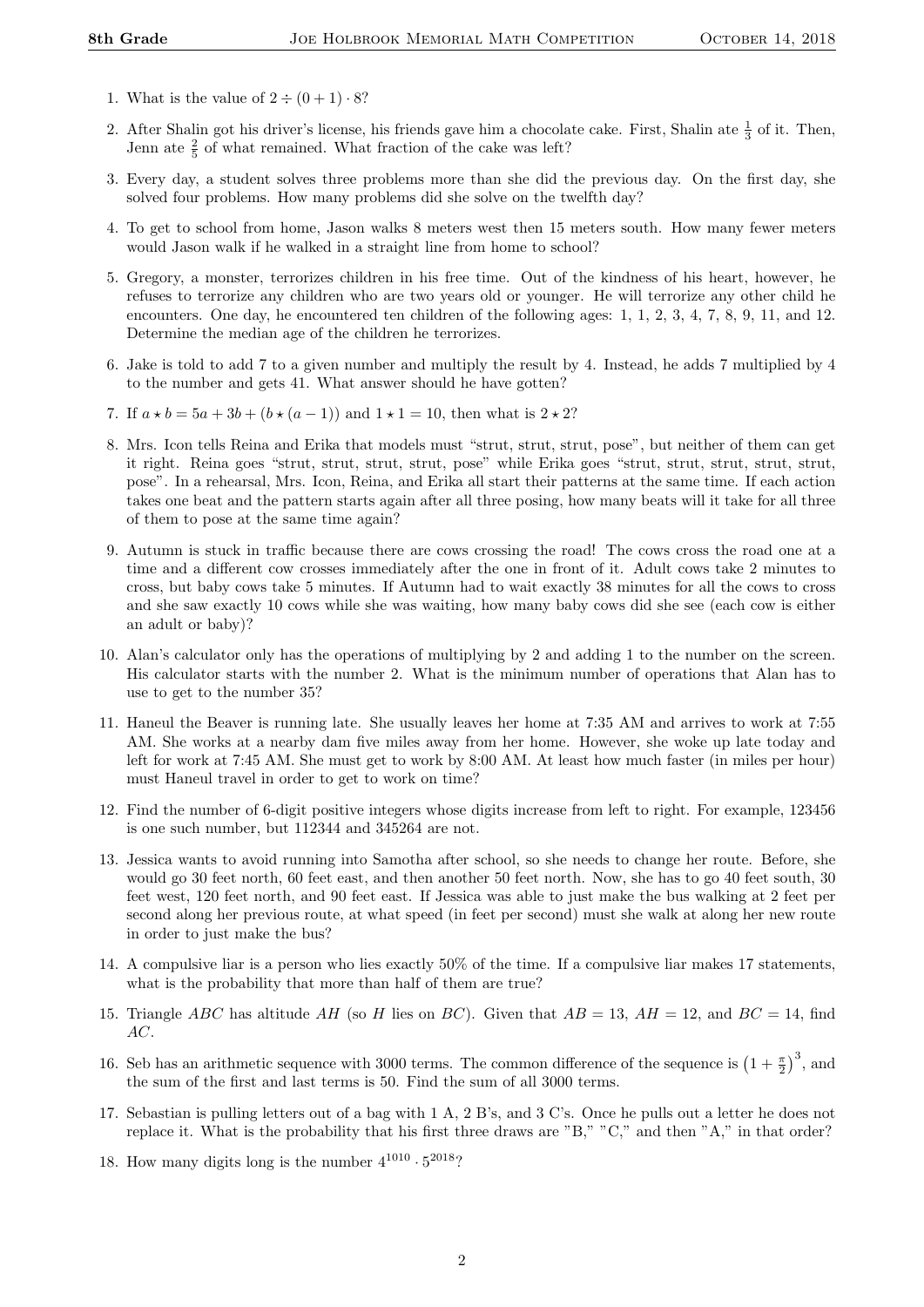- 19. Eric wants to take a screenshot of how long he's been facetiming his friend, but being the mathematician he is, he refuses to take the picture unless the time is a palindrome and has at least one 5 in it. The app displays the time in the form of H:MM:SS; for example, the time of 3 hours 7 minutes and 21 seconds would be displayed as  $3:07:21$ . Unfortunately, Eric just missed screenshotting at  $3:45:43$ . How many more seconds do the two friends have to talk until Eric can take a screenshot that satisfies his two requirements?
- 20. Let the roots of the polynomial  $x^2 + 5x 17$  be p and q. What is the value of  $\frac{p}{q} + \frac{q}{p}$ ?
- 21. Two trains, 360 miles apart, begin moving towards each other at 60 miles per hour. The first train moves to the East and the second moves to the West. A crow, flying at 40 miles per hour, is flying between the trains. It begins midway between the trains and starts flying West. Every time the crow encounters a train, it reverses its direction while maintaining its speed. When the trains meet, what total distance has the crow traveled?
- 22. Elaine finds herself at the origin and wants to travel to the point (1, 5). On each turn, she can only go one unit up and one unit left OR one unit up and one unit right. If Elaine has an infinite number of turns, in how many ways can she accomplish her goal?
- 23. Robot Greg has a robotic arm made up of 3 segments: one of length 4, one of length 2, and one of length 1. His robot arm is connected to his pet Lyp. One end of the segment of length 4 is connected to the point  $(0, 0, 0)$  and its other end is connected to one end of the segment of length 2. The other end of the segment of length 2 is connected to one end of the segment of length 1, and the other end of the segment of length 1 is connected to his Lyp. At each connection between two segments, there is a freely-rotating joint that can make any bend in 3 dimensions. In addition, there is a freely-rotating joint at  $(0, 0, 0)$ . What is the volume of the set of all points the Lyp can visit in 3-D space?
- 24. How many ways are there to rearrange the letters of "seventeen" so that the consonants are either in alphabetical order or in reverse alphabetical order?
- 25. Daniel draws the parabola  $y = x^2 + 6x + 8$  on the blackboard. Then, Derek draws the parabola  $y =$  $-x^2 - x + 2$  on the blackboard. The two parabolas meet at points A and B. Find the slope of the line AB.
- 26. How many trailing zeros are in the base 10 expansion of  $\binom{50}{12}$ ?
- 27. Edwin is trying to sleep, but his cat, Oreo, is keeping him awake. She meows every 20 minutes, purrs every 30 minutes, and sneezes every 50 minutes (and yes, she can make more than one sound at the same time). Edwin is very sensitive, so he will wake up from any sound. Assuming that she meows, purrs, and sneezes at midnight, and then continues as in the above pattern, between 11:59 pm and 5:01 am, how many times will Edwin wake up?
- 28. Kelvin the Frog is at the point (3, 3) on a coordinate plane, and is trying to return to BCA, located at the origin. When he is at a point  $(x, y)$ , he can only hop to the point  $(x - 1, y)$  or  $(x, y - 1)$ . He can also "superhop" once during his journey, where he goes to the point  $(x - 2, y + 1)$ . How many ways can he reach BCA if he superhops exactly once?
- 29. Scalene triangle ABC is inscribed in a circle. Segment BC is extended past C to form a ray. This ray and the line tangent to the circle at point A intersect at point D. Given that  $\angle ADC = 32°$  and  $\angle CAB = 74°$ , find the measure of  $\angle ABC$ .
- 30. Let  $P(x) = x^{2018} + x^{2017} + \cdots + x^2 + x + 1$  and  $Q(x) = x^3 + 2x^2 + 3x + 2$ . Let M be the product of the roots of  $P(Q(x))$  (with multiplicity). What is the least positive integer y such that  $2^y > M$ ?
- 31. Simon is given a 2 by 10 rectangle. He wants to tile every unit square in the rectangle without overlaps by using only 1 by 2 dominoes. How many ways can he tile this rectangle?
- 32. In trapezoid ABCD, AB  $\parallel$  CD and AC  $\perp$  BD. Given that  $AB = 63$ , CD = 149, and ∠DBA = 37.5°, find the distance between the midpoints of  $\overline{AB}$  and  $\overline{CD}$ .
- 33. The faces of a cube are labeled with distinct numbers from 1 to 6. How many ways are there to label the faces such that there is at least one pair of opposite faces whose labels sum to 7? (rotations are considered the same).